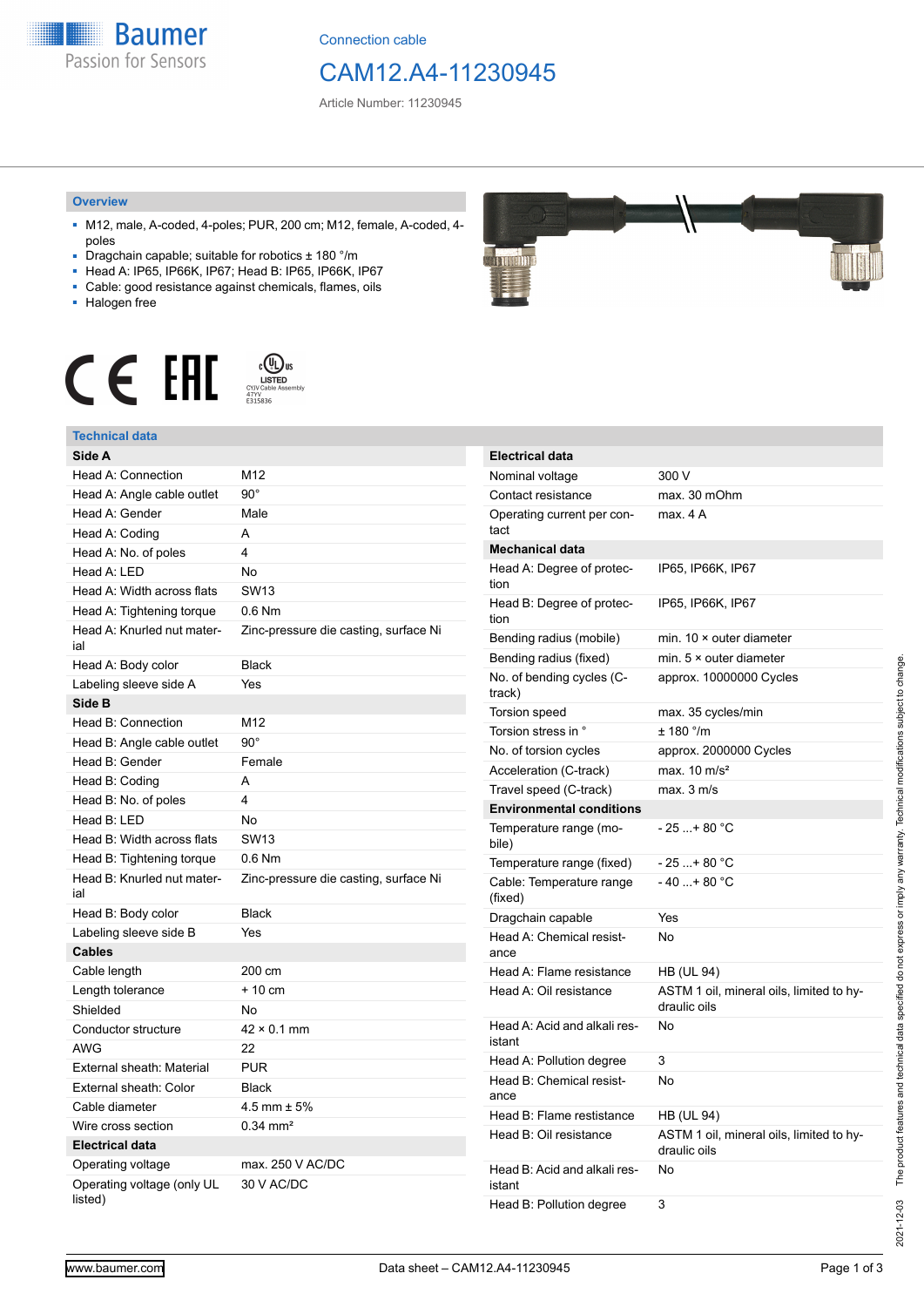

Connection cable

# CAM12.A4-11230945

Article Number: 11230945

#### **Technical data**

**Technical drawing**

**Side A**

### **Environmental conditions**

Cable: Chemical resistance Good (DIN EN 60811-404)

Cable: Flame resistance Conform UL 1581 §1090 (H); CSA FT2; IEC 60332-2-2

## **Environmental conditions**

Cable: Silicone-free Yes

Cable: Oil resistance Good (DIN EN 60811-404)

# **Side B**

### **Technical drawing**

 $32$  $M12x1$  $\emptyset$  15 39  $\sqrt[3]{13}$ 



### **Coding**



**Coding**